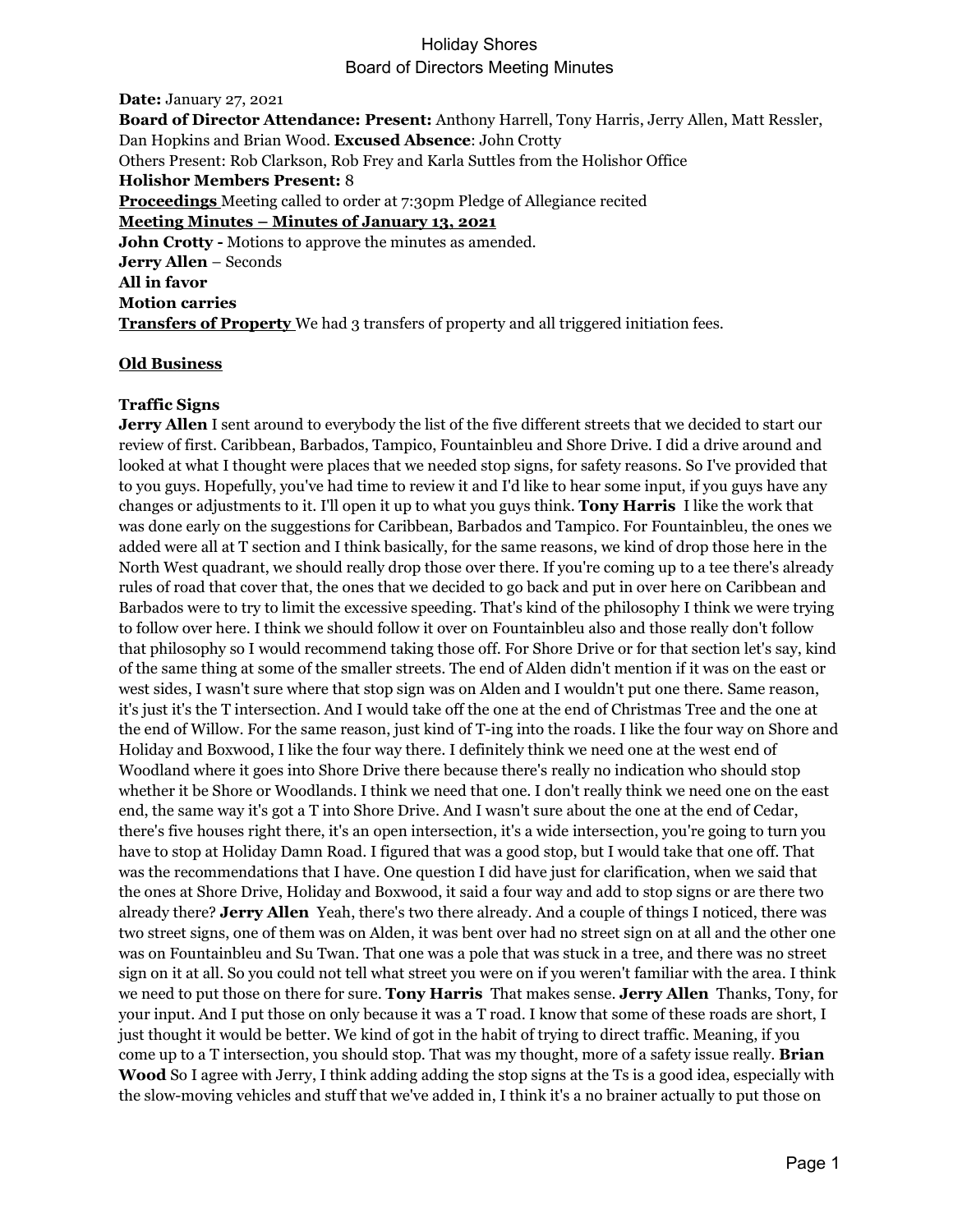there. **Matt Ressler** So I'm going to make a recommendation that you know, so we can go back and forth with us. I'm tired of it. So I'm going to make a recommendation. Jerry, you did a very good job here. Thank you, Brian, the work you did also, I'm going to make a recommendation, we go ahead and place stop signs and replace these signs as submitted by Jerry Allen. **Tony Harris** So what's your philosophy then for the other quadrants that we haven't addressed yet? **Matt Ressler** We haven't got that far yet Tony, we're on five streets. **Tony Harris** But you need to come up with your philosophy before you start implementing it. **Matt Ressler** We're hitting the five biggest traffic complaints within our community. **Matt Ressler** Makes a motion to go ahead and place stop signs as Jerry has presented it to us. **Brian Wood** Seconds.

**Tony Harris** Okay, so now that we have discussion, we need to decide what our philosophy is going to be so that we don't have one philosophy we apply to one quadrant and another philosophy we apply to a different quadrant. **Matt Ressler** We're hitting three quadrants right here. **Tony Harris** Yeah, but you haven't done them consistently. **Jerry Allen** We need to make sure that we have our process in place so that whenever we come to the next streets we look at we have to make sure that we're following it. **Brian Wood** We tried that with an entire quadrant, and it was shot down. **Matt Ressler** We tried that, and it was nothing but a bit\*\* session, as I'm going to say it, back and forth for 3 hours. **Tony Harris** Until you can reach a consensus where you can get a motion approved, then you can't proceed. **Matt Ressler** Well there's a motion on the floor. Now, there's a second. Here's your discussion. And then we can vote. I'm going by the recommendation that they have brought to the board. And this looks like a pretty good standard to me. **Tony Harris** So your recommendation is to put these up? What's the logic behind it that you're going to use to apply to the other places? So every T intersection gets a stop sign? Is that what you're saying? **Matt Ressler** No, I'm not saying every intersection? **Tony Harris**  Well, you're putting them on these, so you have to come up with what you're going to do. **Brian Wood**  We did try that on this Northwest quadrant when we put that over there. Jerry and I drove it and Jerry and I put together a proposal of where we wanted them. And then we went through and we picked and chose because, "well I don't think the streets busy enough", you can't use the I don't think this street is busy enough standard. Either you put in the stop signs or you don't. **Tony Harris** And I would say that you shouldn't on a T intersection. You've already got rules of the road. **Brian Wood** And I think you should. **Tony Harris** Well, that's we've got to come to an agreement on I think before we implement it. What are we going to go with vote on that philosophy, and it's easy to implement. If we, say we're going to put them at every T intersection, that's easy, every T intersection. And tomorrow, you start counting them up, and you get ready to put up stop signs, because you know what you're doing, you got a plan the follow. If we say we're not going to do it, then you don't do nothing. We got to come up with a plan and approve the plan, not approve a stop sign on one street or two streets or three streets. **Brian Wood**  With the plan that was presented, I think it's a start, because we decided we didn't want to put all those in that we proposed on the first one. And Jerry went back and made the second proposal here because of the recommendations from last week. So there has to be a starting point somewhere, unless you go on to the entire community, and you say every spot you want one, which the cost is going to be astronomical if we do it. Okay. And I think that's probably the thing you're going at with this is the cost on this. **Tony Harris** Yeah, the cost and the maintenance and the upkeep of them. Yeah. **Brian Wood** Because if you want the community to be safer, than you go through the first recommendation we made and all the ones that we made to make the road safer. **Tony Harris** But we say safer, but we don't have anything to show that it hasn't been safe. There's no harm. **Matt Ressler** It's being proactive instead of reactive. **Tony Harris** We've been proactive for 50 years, and I don't see people getting tickets and accidents of people blowing through them. **Matt Ressler** We also didn't have kids riding golf carts. **Tony Harris**  So we don't have all these accidents out here. So it's a fear that we're worried about but that's not facts. And I think we need to be operating off of facts. **Brian Wood** So by being proactive, though, say we're preventing one, say we have one seven-year-old kid that gets ran over because somebody didn't stop because there's no stop sign. And then we're going to go back and say man, I wish there was a stop sign there. But then somebody lost their seven-year-old child. **Tony Harris** You're saying if that happened,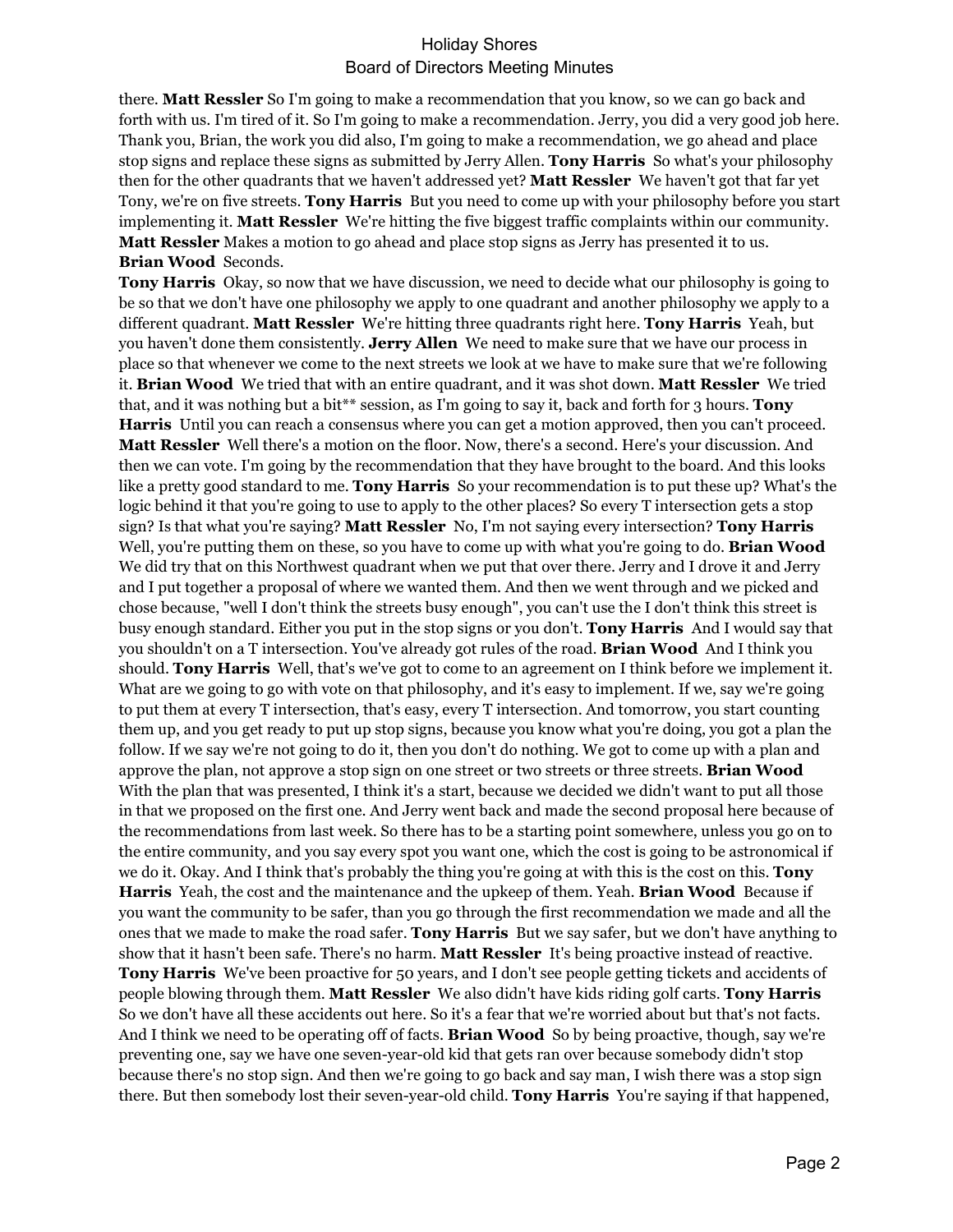and we say what if it doesn't happen. **Brian Wood** Then we got lucky, because what you're doing here, what we're doing as an association, if we put those there, then we're doing what we can do, just because if somebody runs through that stop sign, we did what we could do, we can't make you stop that stop sign, but we can put it there to try to enforce it. If you come up to these T intersections, everybody is supposed to stop at, but if you go out here and sit all day and watch, is everybody stopping at those T intersections? No, if there's a stop sign there, they're going to stop. **Jerry Allen** At least I think if we had these stop signs in place, and we put this process in place to the whole subdivision, then the risk to the association would be less in case of an accident, like Brian just described happens. And to me, I'd rather be proactive than reactive and, perhaps save a bad accident. **Tony Harris** And I understand that fear that something like that could happen. But you've also got 50, 60 years of history that says that it hasn't happened here. I mean, you have to weigh the two together with each other and say, okay, this is a possibility, what's the likelihood of that really happening with the history that we've had. **Dan Hopkins** In the 50 or 60 years, it has changed considerably, There's more traffic, more kids on golf carts, four wheelers, side by sides. I mean everything has changed. **Tony Harris** Well, the kids, if they don't have a license shouldn't be on them anyway. **Matt Ressler** So who's enforcing that, the kids that aren't supposed to be driving. Our security staff? They can write a ticket on our road, if they're operating and they are violating our rules, because they're not over 16 years of age. **Tony Harris** So they can issue a citation to the member. **Matt Ressler** But are they doing it? No. **Tony Harris** If you see that it's happening. Well, I mean, I think what we did here, like we came back, we had the earlier discussion, we came back with Caribbean, Barbados, and Tampico. I think those are good suggestions. Because I think that where they've been suggested in this current plan helps us to put stop signs and to limit the speed, which I think is the biggest issue that we're trying to address is the speed, because I don't think we have an issue with people not stopping at a T intersection or not acting responsibly. Yes, you could roll through it, but I think people are looking. **Brian Wood** How do we know that the speed is that big of an issue? **Tony Harris**  We've had people come in and tell us that. I haven't had complaints about the others. We had the one guy that came in that asked us about Barbados, we've had people complain about Caribbean. I have not heard of any other complaints anywhere else in the subdivision. **Matt Ressler** We had people in here for Shore Drive. She clearly stated, she said, I won't even let my kids play in the front yard. **Rob Clarkson**  That was on Holiday Drive. **Tony Harris** Well, then those are the roads we need to address. **Matt Ressler** That's what we're doing right here. **Tony Harris** I think that's what we did with what we put in, we put a stop sign on Caribbean to break that traffic up and slow it down. We put stop signs on Barbados to address that to try to stop that long stretch of road where people didn't have anything telling them they had to stop. That's what I think we need to be looking at trying to prevent and that's when we originally said let's look at Fountainbleu, because it looks like from a map it was like a long stretch of road. And then talking with Jerry, due to the congestion from people parking on the road we didn't think there was a need to put stop signs on Fountainbleu itself, because people weren't driving that fast. If there's not that issue there, then there's nothing we need to do on Fountainbleu. I don't think we had the issues with Aloha. **Brian Wood** Sounds to me like you need a speed bump, more than a stop sign. **Tony Harris** That was brought up, I think there was issues with emergency vehicles. **Brian Wood** I say take it as proposed. Jerry put the work in, he looked at it, that's my opinion. **Anthony Harrrell**  Any more discussion. Let's take a vote.

**All in favor** Dan Hopkins, Matt Ressler, Brian Wood & Jerry Allen **Opposed** Tony Harris **Motion carries**

#### **Roadway Improvement Committee Proposal**

**Jerry Allen** This is just a follow up from last meeting. We were going to look at also what it would be if we charged by per lot, basically, what kind of funds we could raise by that. We used \$75 as a basis, per lot, so if you had four lots it would be \$75 per lot. So the total number of lots that we came up with was based off the information we gathered from last year's exercise on the by lot assessment, which is 1894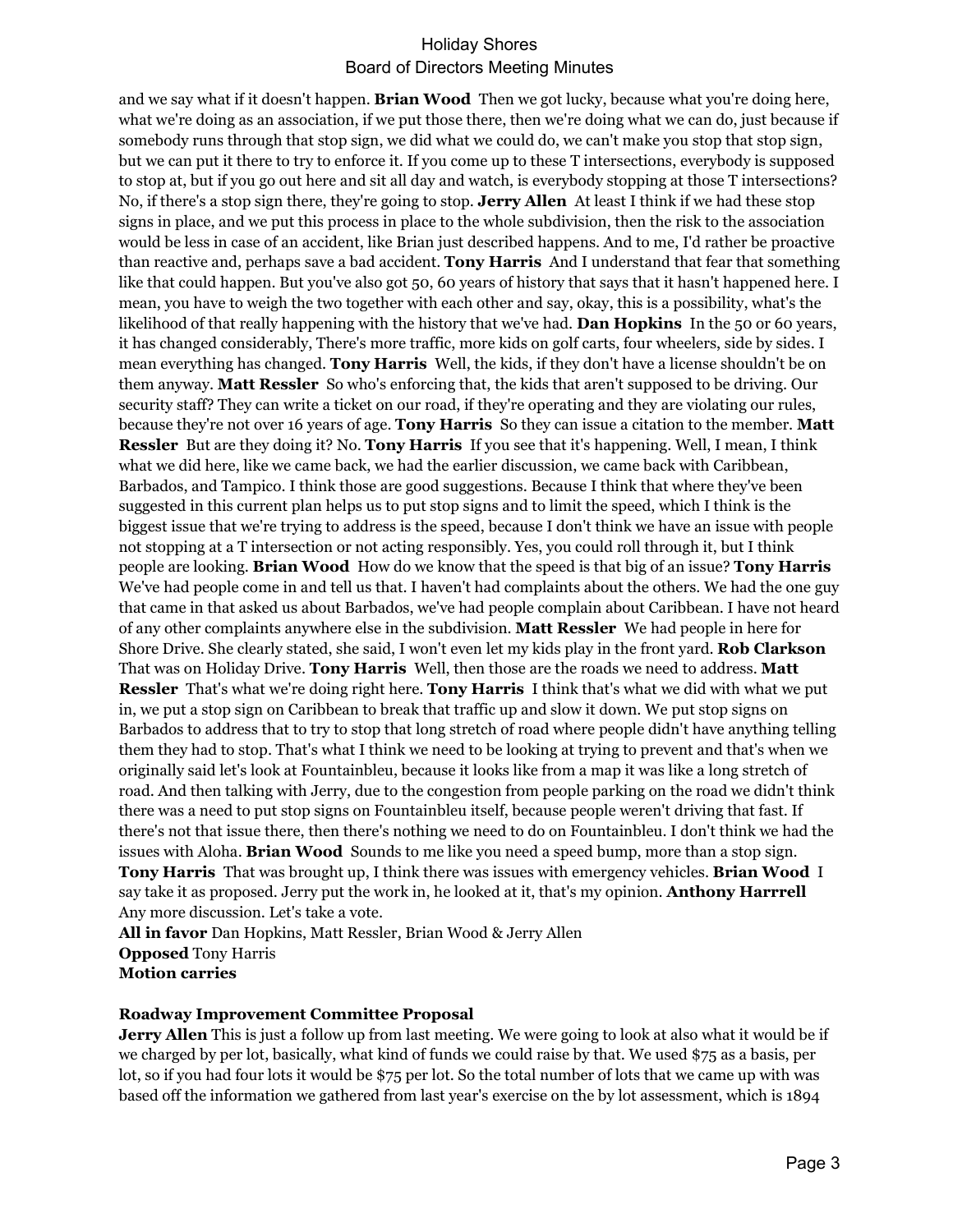lots, that does not include any lots the association owns or the outlots. So the total revenues we could gain by charging \$75 per lot would be \$142,050 a year, which is quite a bit less than what we currently have on the proposal for \$1 per foot. If we charge \$80, it'd be \$151,000 a year, if we charged \$90 it would be \$170,000. So to get close to the \$225,000 which is what we have estimated, conservative estimate from the per foot charge to get close to that we'd have to charge each lot and the owner of that lot is \$120 each, which seems a bit excessive. So the by foot charge seems to be fair, fairly equitable to most. Not everyone, obviously, but it seemed like the most equitable way to move forward. Obviously, there's other opportunities we've learned about that we need to explore yet but that was my exercise to come back here to the board and look at what we could raise if we charge by lot, a certain flat fee. **Tony Harris** What would this money go to? **Jerry Allen** This would go strictly to the roads and stormwater management. If you look at the budget and the dollars spent year after year it does fluctuate quite a bit. I know there's a lot of carryover, there's a lot of projects that aren't done, the money is transferred to the next year. We were averaging around \$208,000 for the roads funds every year. That's the last five years to 2017. Based on my math, Tony, you can check me, obviously, **Tony Harris** It's in the ballpark. **Jerry Allen** So what this would do is provide us the funds, the \$225,000 every year annually to be able to put that against our road projects, or our five-year road plan. Obviously, the goal is to try to not just put band aids on our roads, but actually fix our roads and trying to raise money so we have money specifically set aside for the roads and stormwater management versus, one year we might have \$200,000, 1 year we had \$150,000 for the roads. This way we could actually be consistently budgeting or using those funds that we would budget for consistently and use those to the roads, we can actually improve the roads more per year. So it's not set up for just one project, it is set up for all the roads and whatever projects the board determines we need to do for that upcoming year. **Tony Harris** I think if we're going to put something out to the membership and say we're going to charge you \$1000 more a year, we need to know specifically what it's going to be. And you know we've talked about changing that amount from year to year and to take it to the annual meeting I think we need to say, here's how much it's going to be each year, so we tell them up front, we want to vote for a say a four year project, or a four year charge, we need to know, this is how much we're going to take in over the four years and here's what we're going to spend it on every four years. I don't think we need that additional spending on the roads, because you can only do so much and then you're going to be paying more per foot of road that you fixed to have somebody else come out and watch the road so you get them oil and chipped faster. But is it really worth the extra money to get the road done a year or two earlier, I wouldn't think so. **Jerry Allen** We have some roads out here like my road Bermuda, it's a pretty good road actually, but there's certain parts of it, and I have lived out here for nine years, and the water has been standing in the same spot for nine years. I mean, that's not bad until you get to this time of year when it ices over and then it's not a fun thing to drive on. There's a lot of roads out here I think needs to be addressed and this is just a way to consistently provide the revenue and have the revenue set aside specifically and only for this purpose. So it's a four-year deal, because we wanted to bring this to the membership for them to vote on to implement to see what after the after year one, year two, year three or four, what we need to change to amend it to make it even more beneficial to the community. So it's not set up for one specific project except for the roads and stormwater management for the community. **Tony Harris** I think it'd be beneficial to get an update, to get the spreadsheets and stuff for what roads we're doing this year, which ones we've done the last two or three years and see which ones we've got in for the next couple of years to see when they're going to be done. And I think that will show that we'll hit all the roads within the next three years. It's been a change in philosophy starting two years ago, where we're focusing on trying to hit all the oldest roads that haven't been done and work our way forward so that we don't have roads that have been, say 15 or 20 years out there that haven't been done and this other roads gotten done twice in that timeframe. So I think we've got methodology in place to fix that. **Jerry Allen** I think what our next step is as a group, as the committee who put this together is to come up with what the overall dollar amount we could see. Could be \$250 instead of \$225, I'm not sure. But then we also need to show what the member would be paying for each for them. Keep in mind, the proposals built around the fact that what we currently use in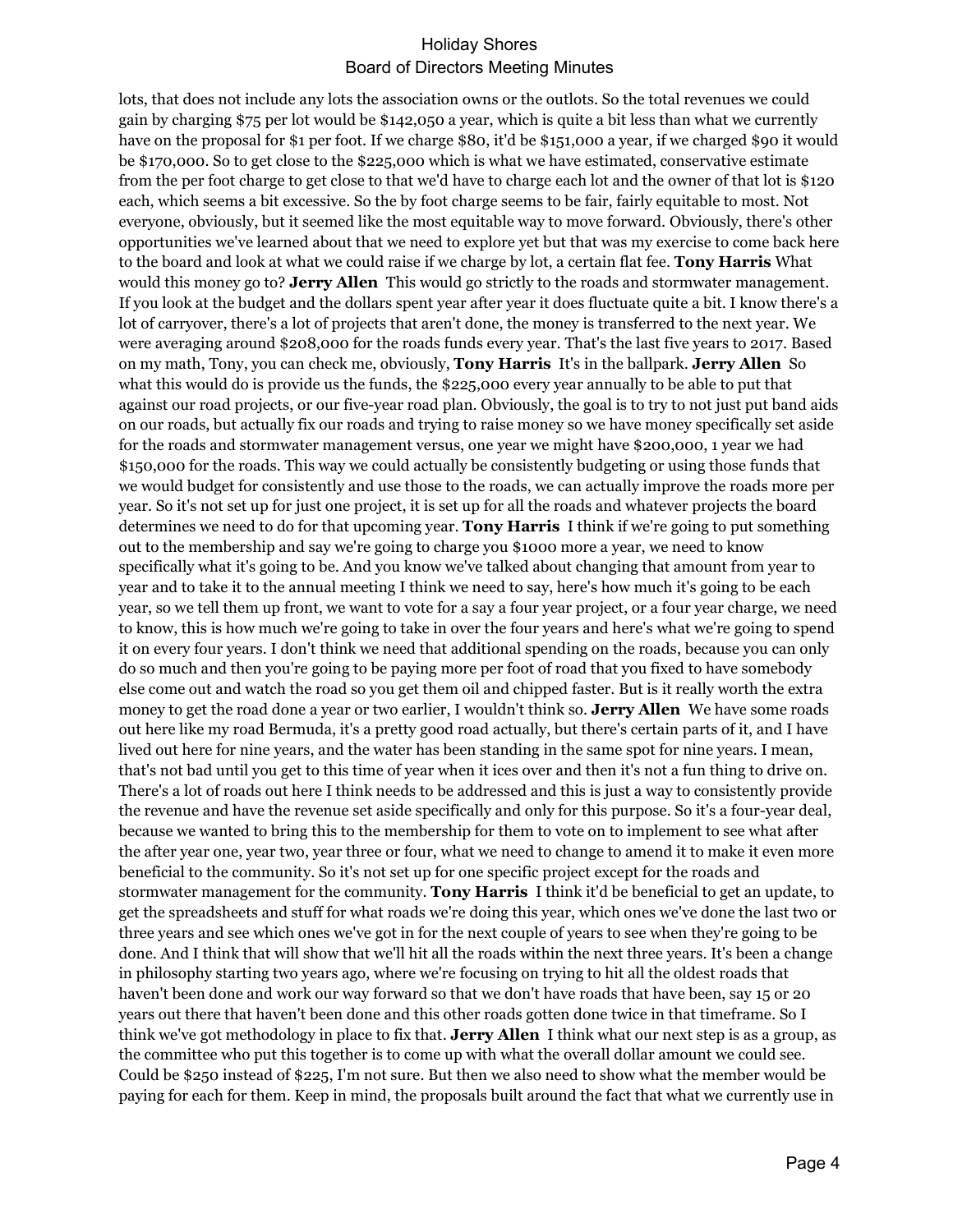the budget for our budgeted funds would be kind of supplanted with this particular revenue stream. The committee's next step is to go through and look at each property and try to determine what each member would pay based on the property that they own and the frontage that they own, and we actually cut down to the brass tacks as far as who owes what and how much would it impact? I don't think any member out here that's going to pay an extra \$1,000. as you mentioned Tony, a year? A couple \$100, probably. **Tony Harris** I don't think I mentioned paying \$1,000 more per year. Did I? I apologize. I did not mean to say that. I misspoke. Sorry. Something I think we need to look at when we do this is look at our bylaws and instruments and what the community was based on. It was based on the philosophy that the community is a community and to share in the cost of running the community equally. And if you look at the way its wording is how we're going to charge dues and how we're going to charge assessments. You know, dues specifically say, and I'm trying to get back down here and find it an article 4, just a second. Dues specifically say they shall be assessed on a membership, not a lot basis, annual assessment, the membership shall be assessed and charged to each membership of the association. Voting is on a membership. So everything was designed to be on a membership basis, because that does away with the idea of what's fair, what's not, they took into account improved lots and unimproved lots, because there is a difference there. And that way, if you have multiple lots and you improve one, you have to pay for another membership, that's how they addressed the idea that if somebody has a bunch of lots and they improve it, basically build on it, then they're going to have to pay for another membership. So they looked into that part. And then they said, how do we do this and keep this fair? Because you know, the statement that it's fair because your lots touch the roadway. So you're saying it touches that, well use that same philosophy that if my lots don't touch something that I shouldn't have pay for, you could carry it both ways. I'm not saying that's true, but if you go with that philosophy, then everybody that doesn't live on the lake, why should they pay for the lake if they don't touch the lake? You're telling me I pay for this road because I touch the road? Well, if I don't touch something, and that case, for a lot of dissension, I guess what I'm trying to say, and arguments about why I have to pay for that I don't touch that. That's not mine. Yet, we're trying to build a consensus in the community that says we share equally, which is why it was designed. I think, if we need more money, it just needs it needs to be a change in an assessment, or a special assessment spread equally among the membership. Because the other thing that you do is, not only were your charges based on memberships, but so as you're voting, if you're going to charge me on a different basis, then you need to look at the voting rules. If you're charging me for all these extra lots, I should have more of a say in how that money is spent. So people who have more lots, they should get more of a say, if you're going to charge them based on that. Everything was built on the same basis. And now you won't take part of it and say, Well, no, we're going to charge you this way, but we're going to keep this other part the same. We need to look at our rules, and make sure that when we're going to adjust something we adjust everything to be on the same basis. **Jerry Allen** Well, I think that what you said, I follow it very well. Except that number one, I have one lot, I pay \$660 in assessments and I'm just going to throw a number out, we'll use as an example, say \$100 of that goes to the roads. People that have four lots pay \$660, which \$100 of that money goes to the roads, they got four lots. So they're paying \$25 a lot basically and I'm paying \$100. That's not fair to me. **Matt Ressler** It's not fair at all. **Jerry Allen** Why is this fair? The roads touch every single lot. Somebody has to pay for the upkeep and the maintenance and the restructuring of those roads. **Tony Harris** They do. Each member of the association. **Jerry Allen** So when you pay your \$660 and I pay mine, a greater amount of mine goes to the road because you have four properties. I only have one. **Matt Ressler** You know, I'm going to say something here. And I think it's kind of funny, is the people that only own one lot are the ones that are pushing for this, but you board members that own multiple lots aren't pushing for this. You know, at the end of the day, it's what's going to be best for the community. And it's going to draw more money in revenue wise for the association. I think as a board member, basically you need to step back and take your personal feelings aside and say what's best for the community instead of taking what's best for you? **Tony Harris** No I'm not. **Jerry Allen** Yeah, we'll have a lot more discussion about this. I'm sure. **Matt Ressler** I say we just table it until we talk to the lawyer. Because we can go back and forth again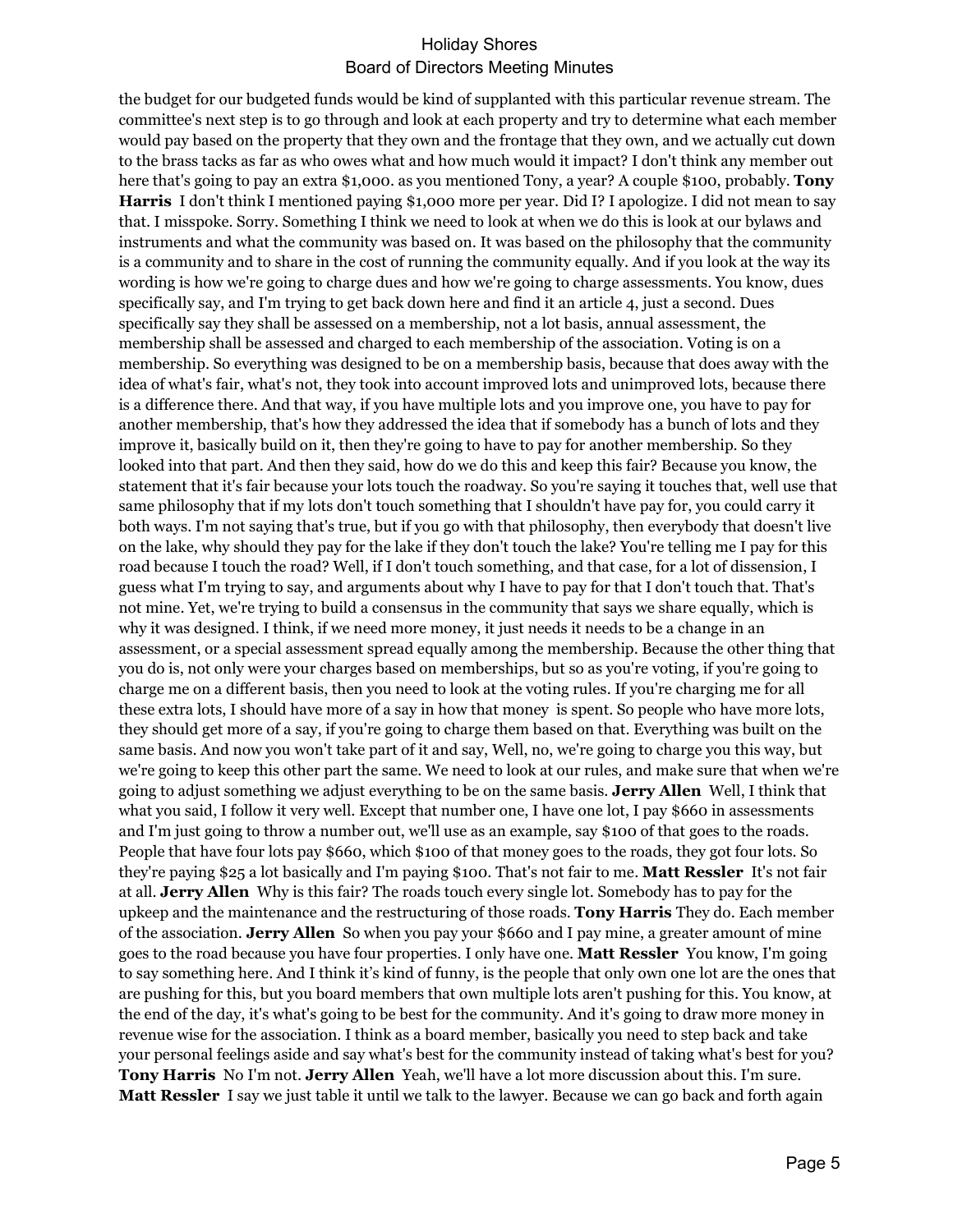just like stop signs. Item was tabled. **Anthony Harrell** I appreciate the work that Jerry has done on this project. We will be meeting with our attorney after this meeting and we will get his opinion on whether or not we can even do this by lot since we are a membership community.

## **Creel Limit**

**Anthony Harrrell** The creel limit proposed changes have been posted and will be voted on at the February 24 meeting.

## **New Business**

### **Appointment of Nominating Committee Member**

**Anthony Harrell** We have a new appointment to the Nominating Committee, Travis Tutka.

### **Variance Request (1275 Key West-Changing Exterior)**

**Anthony Harrell** We have a variance request to use vinyl instead of hardy board on the top half of the front of new construction. The building committee did not recommend the variance. Do we have a motion?

**Variance fails for lack of motion**

### **1289 Jamaica sold for \$6700.00.**

### **2021 Road Plan**

**Rob Clarkson** Rob and I went through and came up with another list of roads for this year. You have a map in front of you where they are in the subdivision with a spreadsheet in front of you that is color coded. The darker blue lines are the roads that we think we need to go after and we're looking for approval on. It comes out to 23,040 feet of actual road. When you add your intersections and your cul de sacs because there's cul de sacs involving this one, you're at 23,751 feet. We based this on last year's price for oil and trap rock. We will be using trap rock again. And that price estimated is \$57,139.20. Again, that's last year's price so it could go either way, most likely it's going to go up because we're not in the same circumstances with the refineries as we were last year. You can see in the center column where it says year serviced, the last time these roads were serviced. This is year three of going into the five year. So most of these roads were 2006 or newer as opposed to previous years where they hadn't been touched in 20 years. I'd like to note that Caribbean and Fountainbleu are on there and they are asphalt roads right now and they would be chip and seal. But if you look at an asphalt road that is turned white, you have lost your protections so it's going to be coated to cover that. So it'll be an asphalt base underneath it but it'd be a chip and seal top. **Jerry Allen** There's no way to put any kind of blacktop sealer over the top of those two roads to refurbish them besides chip. **Rob Clarkson** I've never seen them do that to a road. I've seen them do it to driveways and you see how long it lasts. The chip is going to seal it, it's a lot thicker emulsion you are putting on it. You put another surface on it basically not just something that's going to soak into it. There's quite a bit of road edges and push ups and repairs to be done on what we have. These roads are the first ones we go after, because we can still repair roads after our chip and seal guy comes in. We want the roads that we're going to chip and seal repaired before we do. But these are the priority roads that get repaired first. It's kind of a system that we've used for the last three years has worked pretty well. **Jerry Allen** Yeah, I'm not a construction guy but I just thought there was something you could put over the top of asphalt so you wouldn't lose that nice surface that we've had. **Rob Clarkson** They would grind it down and put another asphalt over the top of it is the way they repair on a street, you wouldn't put a sealer like what you do on your driveway asphalt to make it nice and new looking again, you wouldn't do that. It wouldn't last. That chip and seal would last a lot longer than that. If you do nothing, you're going to lose your road. **Jerry Allen** When was the last time Caribbean was asphalted? **Rob Clarkson** 2006. **Tony Harris** Hey, Rob, on the spreadsheet I see the